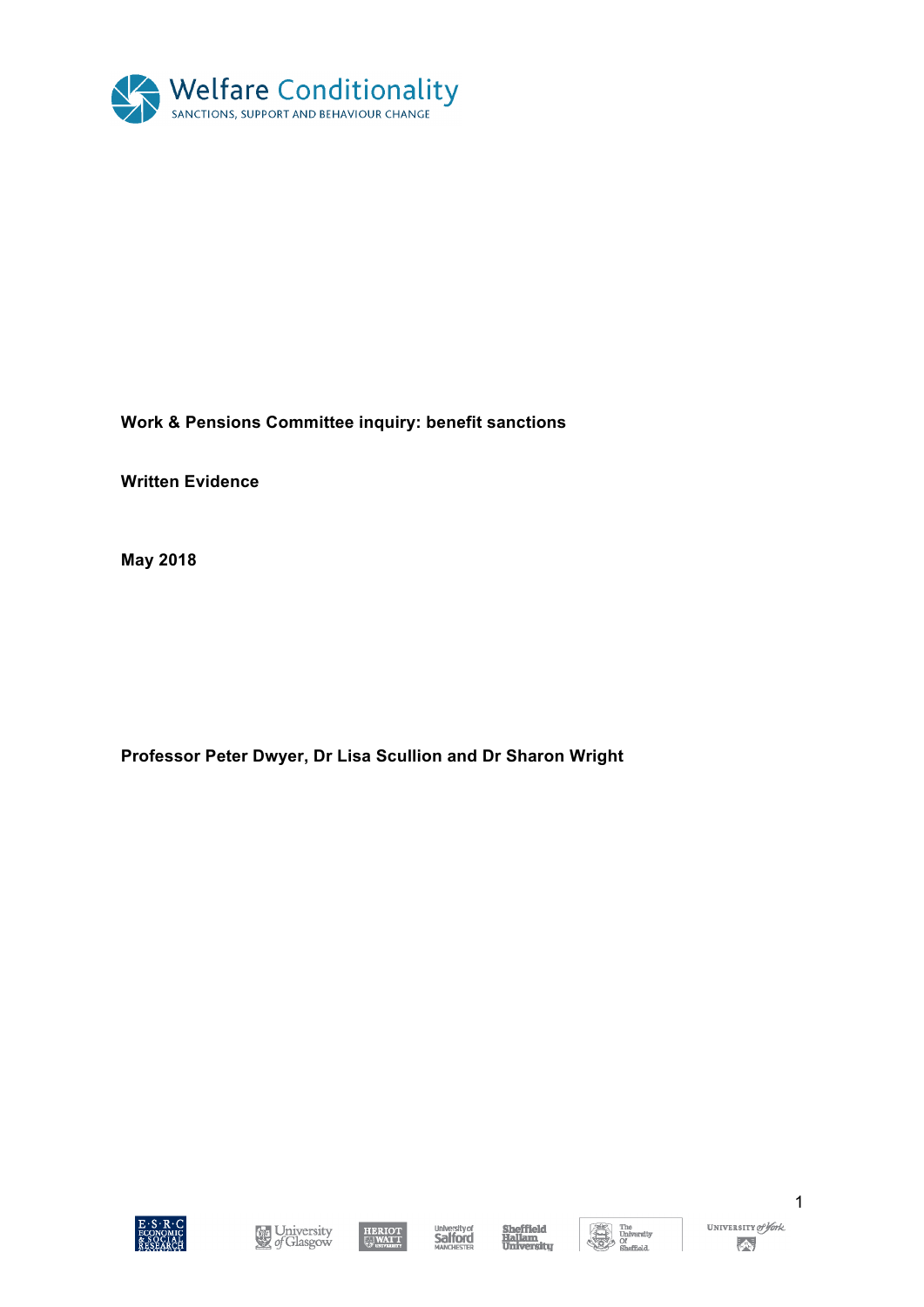

# **1 Background**

1.1 Our five-year (2013-2018) project *Welfare conditionality: sanctions support and behaviour change* is funded by the Economic and Social Research Council. It involves researchers from six universities, and is exploring the ethics and effectiveness of welfare conditionality, including sanctions and support in the benefits system.

1.2 This submission was prepared by on behalf of the Welfare Conditionality Project.

1.3 Our qualitative research project is the largest of its kind in the UK. It involves interviews with 52 policy stakeholders, 27 focus groups conducted with practitioners and a large, repeat, qualitative longitudinal panel study conducted with nine groups of welfare service users (WSUs) subject to welfare conditionality within England and Scotland. WSUs were interviewed up to three times at on average twelve month intervals across a two year period, between 2014 and 2017. Of the 481 people interviewed at wave a, 339 were interviewed again at wave b and 262 again at wave c.

1.4 Within social security benefit systems the application of welfare conditionality links eligibility for continued receipt of work-related benefits to claimants' engagement with mandatory, work focused interviews (WFIs), training and support schemes and/or job search requirements, with failure to undertake such specified activities leading to benefit sanctions. The past two decades have seen sanctions-backed conditionality intensified and extended to encompass previously exempt groups such as disabled people, lone parents and, since 2013 under Universal Credit (UC), low paid workers and their partners (Dwyer, 2016).

Our final findings which draw directly on analyses of the original data generated in our fieldwork were published in May 2018. This submission draws on that evidence. In line with the Committee's call for evidence we focus our discussions here specifically on the impacts and effectiveness of benefit sanctions as a key component within the UK's increasingly conditional social security system. The following paragraphs follow the order of the questions in the inquiry's terms of reference.

### **2 To what extent is the current sanctions regime achieving its policy objectives?**

2.1 Advocates of welfare conditionality assert that requiring compulsory recorded job search activity alongside mandatory engagement with work focused interviews and training (*backed by the threat of benefit sanction for non-compliance*) is an effective way to encourage or cajole claimants to look for work and move people off welfare benefits and into, or closer to, paid employment.

However, our analysis has found that welfare conditionality, and particularly the threat or experience of a benefit sanction within the social security system, is routinely ineffective in facilitating people's entry into, or progression within, the paid labour market over time.













UNIVERSITY of York  $\left( \left. \rule{0cm}{1.4cm}\right. \right. \left. \left. \rule{0cm}{1.4cm}\right. \right.$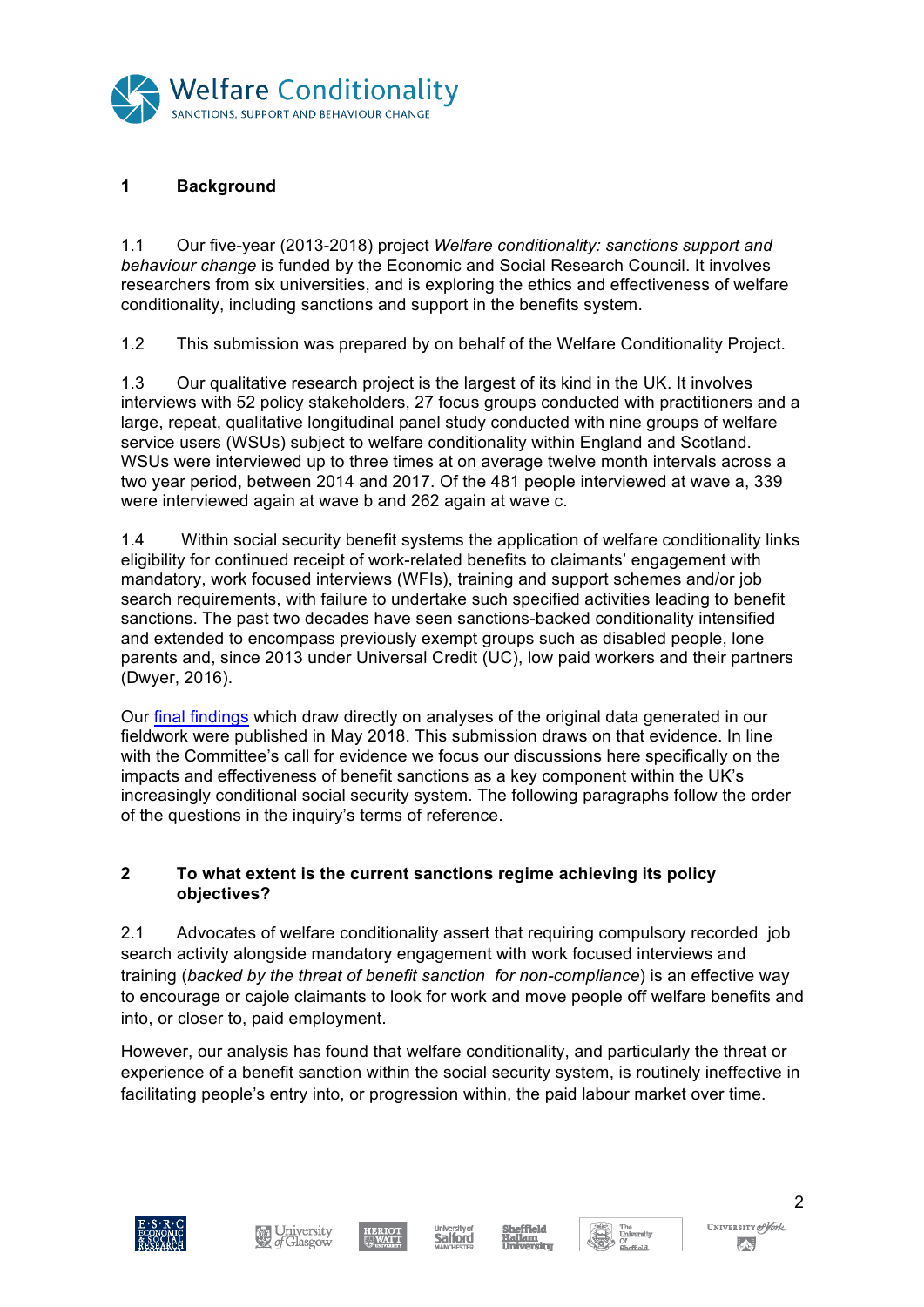

#### *It doesn't get people into work. Nothing in what they've done to me has assisted me in getting back into the employment market. (DISABLED WOMAN, SCOTLAND, WAVE B)*

*The sanctions, I think, have held me back from being able to go and look for work… I wasn't able to get out and look for work further away, but if I wasn't sanctioned I would've been able to look for work in [nearby city]. (MALE UC CLAIMANT, ENGLAND, WAVE B)*

Notably, stasis – a lack of significant, sustained change in employment status – was the most common outcome among those who took part in repeat interviews. Figure 1 below offers a qualitative map of changes in employment status for the 339 WSUs interviewed on two or more occasions across the panel study. Of the 241 WSUs noted under the stasis column 205 were out of work when we initially interviewed them and on each subsequent occasion at our follow up second and (where applicable) third interviews.



**Figure 1:** Qualitative mapping of change in employment status of 339 WSUs interviewed twice or three times across the two year period.

Despite ongoing and often repeated applications for work, many WSUs only managed to secure sporadic employment at various points within the two year period of the longitudinal interviews. Recurrent movements between one short-term, low-paid, insecure job and another; interspersed with periods when people returned to unemployment or incapacity benefits, as contracts ended or illness/impairment intervened, was the most typical pattern.













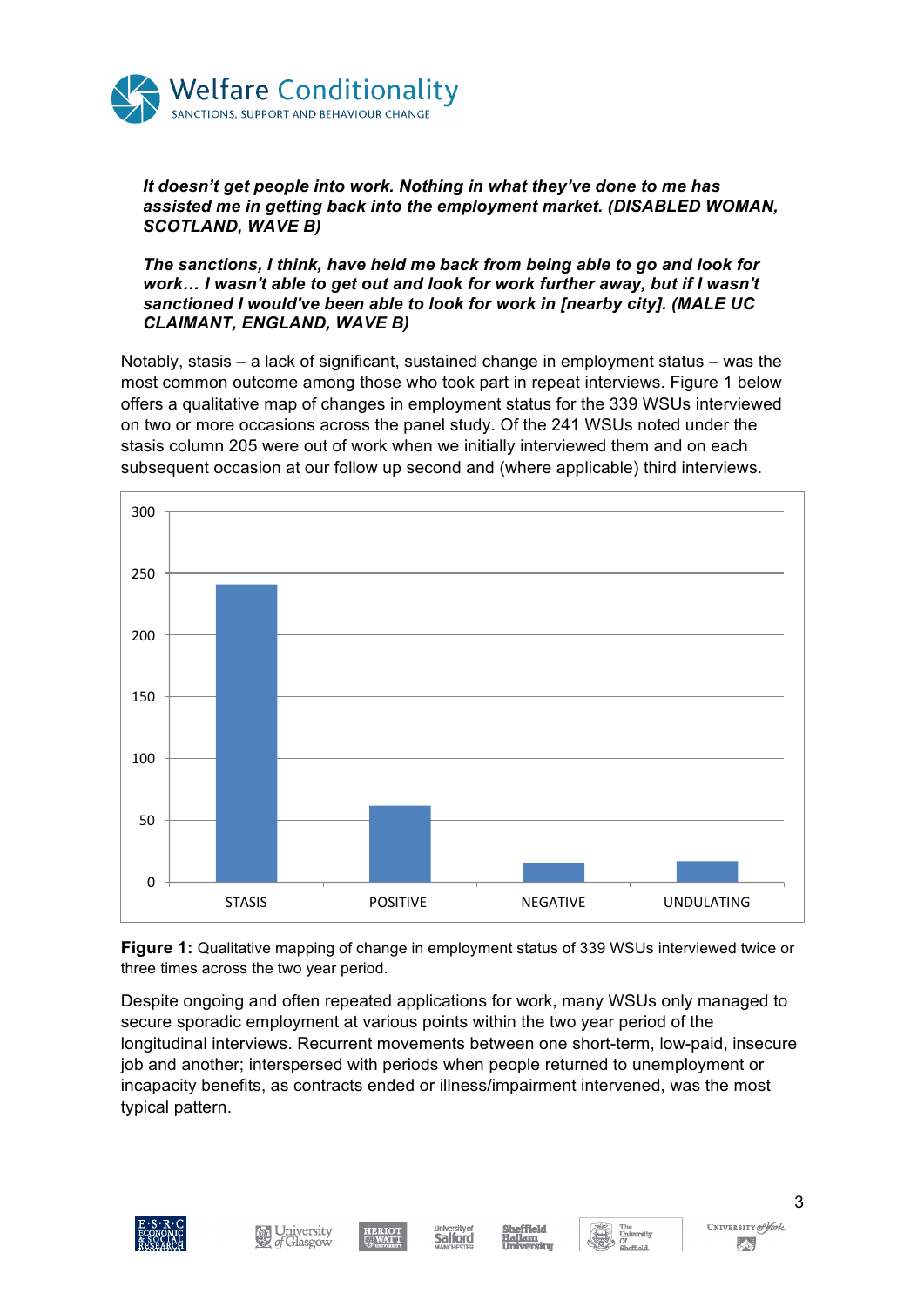

*[At first interview]… [worked for] three weeks. It was part-time temporary work for over Christmas… I keep applying and I'm just unlucky at the moment… [At second interview]… I worked at [retailer] over the Christmas period this year… I keep looking for jobs… I've even applied to work on the bins… [At third interview]… I started work last year. I was in work for just under three months and I ended up with stress-induced blackouts… I had an interview last Thursday, although I didn't get the job. (UC RECIPIENT, MALE, ENGLAND, WAVES A-C)*

*[At second interview] Got employment with an old friend of mine… seasonal work from April to October… [At third interview] I'm out of work right now; that's due to two things, an accident and infection, but I'm starting to look again for work on Monday. (UC RECIPIENT, MALE, SCOTLAND, WAVES B-C)*

Occasional and sustained movements off welfare and into work were evidenced within the study but are extremely rare. However, it is important to note that it was the provision of appropriate personalised support rather than benefit sanctions that was pivotal in triggering and sustaining such movements into paid work.

*Being signed up with that [Work Programme provider] was a blessing in disguise… Initially, I just thought, oh, Jobcentre's just trying to get rid of me… I felt listened to, I felt assisted… in my journey to get a job, and yet the sanctions were a total opposite, so definitely the support was much appreciated, was more useful… It got me the job. (MIGRANT, FEMALE, ENGLAND, WAVE C)*

Our analysis highlights the very limited value of benefit sanctions as a tool for triggering movements into paid employment. We have identified only two cases where WSUs directly referred to the benefit sanctions moving them into paid employment. One person, who was initially extremely angry and impoverished by a benefit sanction, at a subsequent interview commented about it having a positive impact in relation to his work search activity. Another man noted the effect that sanctions had on a decision to enter selfemployment.

*[At first interview] I got sanctioned by the Jobcentre because I didn't have a note from the hospital stating that I was in hospital after trying to take my life. They're supposed to help people get work, but they don't… [At third interview] Gave me the kick up the arse I needed to get a job… it made me more determined in finding a job working my arse off and being a better person than what the Jobcentre made me out to be. (UC RECIPIENT, MALE, ENGLAND, WAVES A and C)*

*I hated the Jobcentre… That was one of my main motivators to really find some way away from the whole Jobcentre and Work Programme and sanctions. (OFFENDER, MALE, ENGLAND, WAVE C)*

It is clear that in the overwhelming majority of cases benefit sanctions do little to enhance people's motivation to prepare for, seek, or enter paid work.













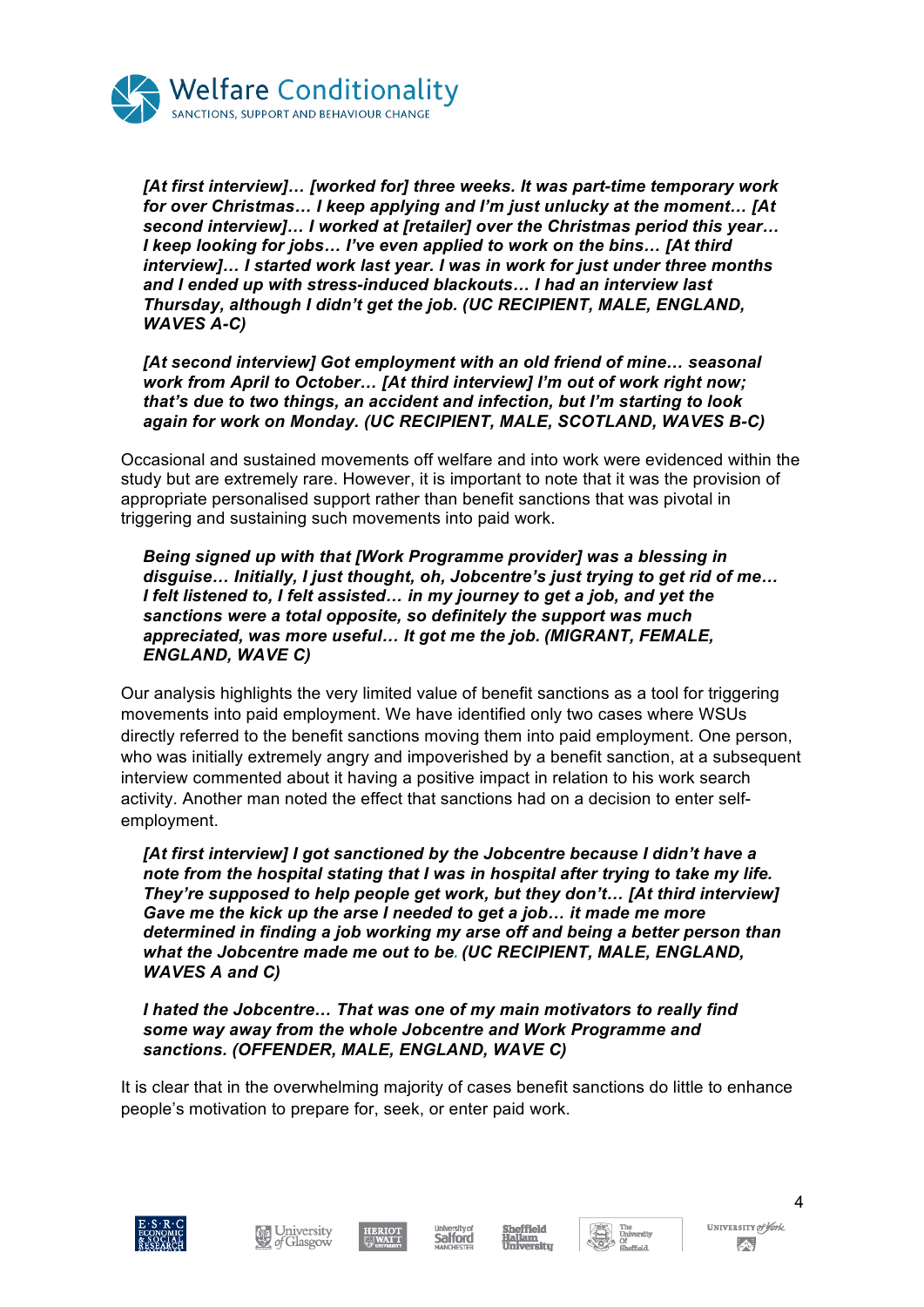

2.2 Furthermore our study found that welfare conditionality and benefit sanctions are routinely experienced as punitive and more likely to undermine the likelihood of engagement or advancement in paid work.

*[Sanctions] didn't encourage me to do anything. Discouraged me… I don't think it really was positive or it's not designed to be, is it? It's a punishment, that's what it is. (DISABLED MAN, ENGLAND, WAVE B)* 

*Sanctioning me and cutting down on my money obviously leaves me less money to live on and if I've got less money to live on I can't go for these job interviews, I can't put credit on my phone to phone for jobs. (MALE JOBSEEKER, ENGLAND, WAVE C)*

2.3 The application of benefit sanctions triggers profoundly negative, financial, personal, health outcomes that are likely to reduce the possibility of entry into paid work.

*[My gas and electric] fell into that much arrears... I was without heating for ages... I pawned everything I had... You're literally going, 'Do I eat or do I have light?' (LONE PARENT, FEMALE, SCOTLAND, WAVE A)*

*[The hospital] were saying, 'You've lost weight.' I said, 'Well I can't eat. I've got no food, I've got no money.' (DISABLED MAN, ENGLAND WAVE A)*

*Utterly humiliated… in tears when I left the building, absolutely devastated, emotional wreck. Well, I'm going to be homeless. How am I going to feed myself? It had a serious impact on my health… I'm on heavy medication now… couldn't sleep lost weight… I'm reasonably fortunate that my mum and dad are retired and they've always been supportive. (OFFENDER, MALE, SCOTLAND, WAVE A)*

# **3 Is the current evidence base adequate and if not, what further information, data and research are required?**

3.1 There is a range of international evidence about the impacts and effectiveness of benefit sanctions. We summarise key findings from our review of literature on the effectiveness of benefit sanction regimes below.

3.2 Review of existing key international research indicates that evidence to support the assertion that highly conditional social security benefits backed by sanctions are effective in increasing sustained engagement with paid employment among working aged recipients of out of work benefits is contested and, *at best,* limited.

A study conducted by Abbring et al. (2005) in the Netherlands found that those who had experienced a benefit sanction were more likely to re-enter paid work. Two further studies in Switzerland and Germany have also found that in places where sanctions are applied more strictly re-employment rates are likely to be higher than in regions with more lax regimes (Lalive et al. 2005; Boockmann et al. 2014).









ffield

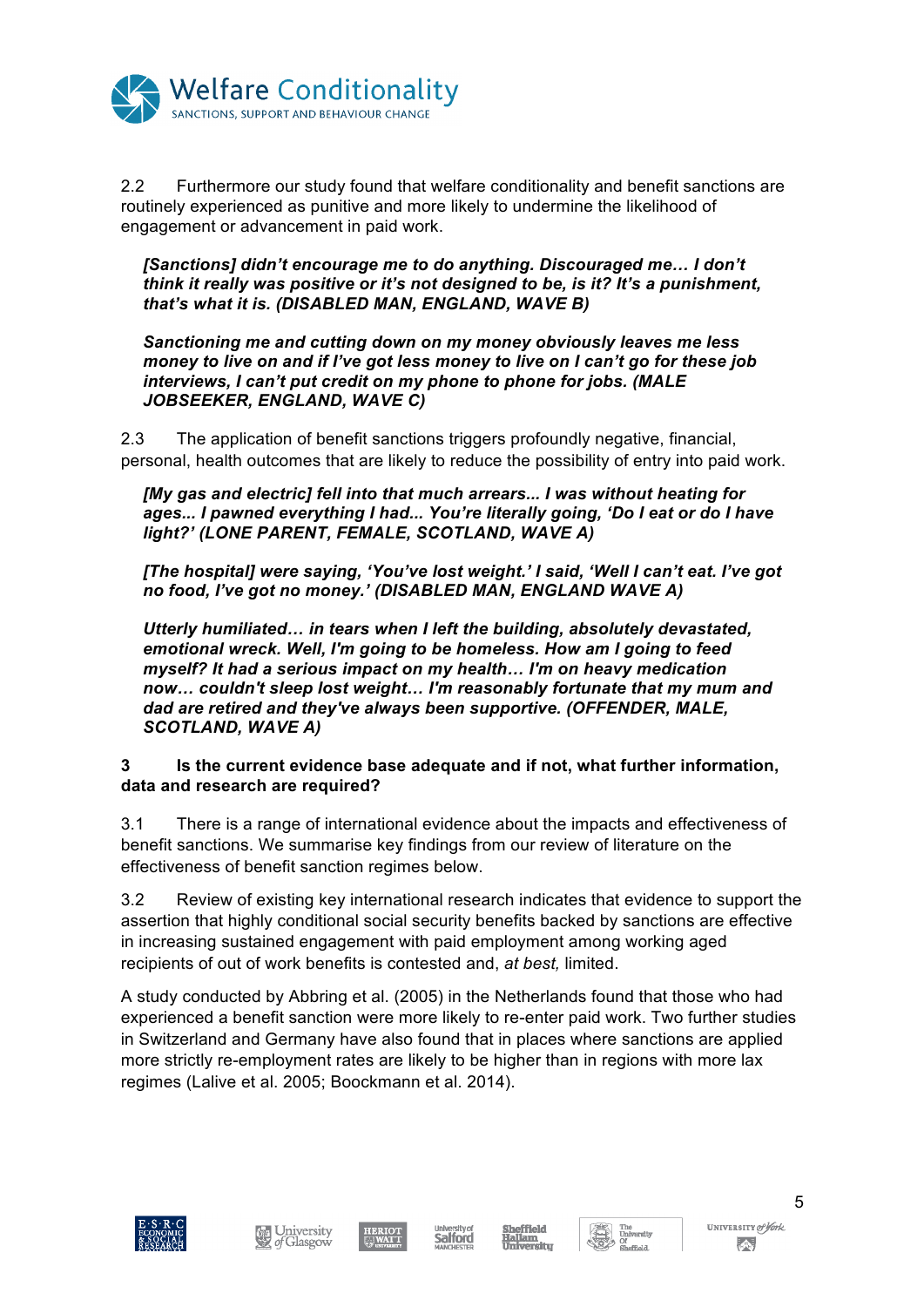

However, other international evidence points to benefit sanctions having a less positive effect in relation to entry into paid work. Wu et al. (2014) report that the introduction of sanctions under the Clinton administrations had limited impact in respect of individuals exiting from the TANF Temporary Assistance for Needy Families social assistance programme in Wisconsin, USA. Both Arni et al. (2013) and Fording et al. (2013) additionally found that the application of a benefit sanction is likely to result in individuals being out of work for longer periods and subsequently being more likely to enter less well paid and more insecure jobs.

Grigg and Evans' (2010) review of international evidence undertaken for the Joseph Rowntree Foundation found some evidence that sanctions applied to unemployment benefits could raise unemployment benefit exit and job entry levels in the *short term*, but nonetheless concluded that there was a:

### Gulf between the rhetoric of welfare reform and the evidence of the effects of *sanctions… Policy makers continue to justify the extension of sanctions (and sanction backed conditionality), on moral philosophy grounds whilst taking an ambivalent attitude to evidence (Griggs and Evans, 2010:4)*

A more recent review undertaken by members of the Welfare Conditionality team reiterated this thinking on short term outcomes, but found that the international evidence pointed to unfavourable longer-term outcomes ensuing from benefit sanctions in relation to, "earnings, job quality and employment retention" (Watts et al. 2014).

3.3 Much recent UK evidence challenges assertions that benefit sanctions are effective in moving people off welfare and into work. Statistical analysis by Loopstra et al. (2015) concluded that increasing use of sanctions led to a corresponding 'substantial increase' in JSA exit, but that the majority of those who left unemployment benefit did not enter paid work but rather sanctions served to distance people from collective social support (cf. Dwyer and Bright, 2016). Another quantitative study that focused on JSA claimants with self-declared mental or physical impairments draws similar conclusions "suggesting that sanctioning disabled people may be pushing people away from unemployment and towards inactivity, that is, further away from the labour market" (Reeves, 2017:142).

The National Audit Office review stated that the DWP's "use of sanctions is linked as much to management priorities and local staff discretion as it is to [changing] claimants' behaviour (NAO, 2016:9). It also noted the following. First, that whilst JSA sanctions had a large effect in getting claimants off benefit, these individuals were just as likely not to find work as they were to find employment. Second, that benefit sanctions had no positive effect on earnings. Third, that sanctions applied to ESA recipients actually reduced claimants' likelihood of working. Fourth, that the DWP had not carried out any overall costbenefit analysis for the sanctions regime. The Public Accounts Committee (2017) noted that benefit sanctions are likely to trigger rent arrears and homelessness and accepted that whilst these negative outcomes may drive some benefit recipients to seek paid employment, sanctions are just as likely to push others further away from work.











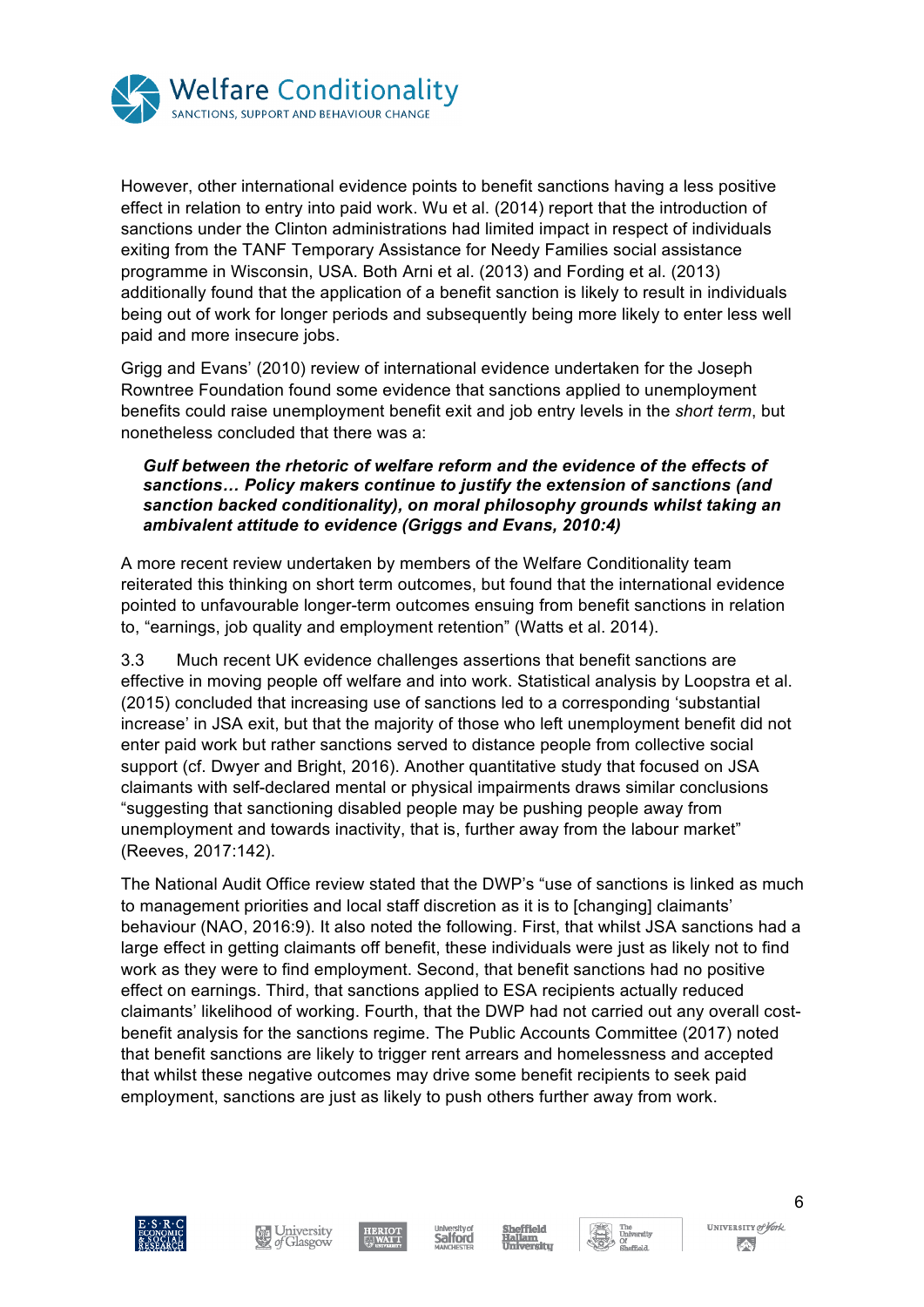

3.4 A number of studies focused on *disabled people* have found the application of conditionality backed up by benefit sanctions to be both inappropriate and ineffective. A review of the (now closed) Pathways to Work Programme found that sanctions were deeply resented and counterproductive. The application of sanctions for non-attendance at a WFI was ineffective and did little to change disabled people's perceptions about their readiness and ability to work (Weston, 2012). The Work and Pensions Committee has also called for a fundamental redesign of ESA as it is failing in its primary purpose of helping people who could work in the short/medium term back into employment (HoC/WPC, 2014).

3.5 The Work and Pensions Committee further concluded that there was limited evidence that sanctions were effective in moving ESA claimants closer to paid work (HoC/WPC, 2015). The government is committed to halving the disability employment gap but evidence suggests that the current highly conditional approach is both unpopular and failing to deliver, with flows off benefit 'incredibly low' - just 8% of workless people with a work limiting health condition or disability move into work in any year (Oakley, 2016:44). Elsewhere, it is noted that over a two year period the Work Programme moved only 5% of disabled people from the WRAG into paid employment; against a performance target of 16.5%. Similarly, a survey of 500 WRAG members concludes:

### *The experience of participation into the WRAG is neither personalised nor supportive… the regime of conditionality has left participants in the WRAG fearful, demoralised and further away from achieving their work related goals or participating in society than when they started. (Hale, 2104:5)*

Hale also notes that a DWP funded evaluation of the Work Programme concluded that conditionality and sanctions within ESA are largely ineffective in helping people with longterm impairments into paid work (rf. Newton et al. 2013). A more recent piece of DWP work also points to the very limited (positive) effect emerging from the use of compulsion with long-term disabled people. This evaluation of a mandated 'More Intensive Support' trial among WRAG members, who had previously completed a spell on the Work Programme but subsequently not found work, saw only a very 'marginal improvement' in work related outcomes (3.2 additional days off benefit in the next 12 months) (Moran, 2017).

Further work has found no evidence that the reassessment of ESA claimants' levels of impairment helped increase disabled people's entry into paid employment. Conversely, it may have led to adverse consequences by moving those with mental health impairments onto the JSA regime, where they "receive insufficient support and are subject to a punitive sanctioning policy which has severe consequences for their health and risk of poverty" (Barr et al. 2016b:457; 2016a).

3.6 Designed with the intention of smoothing out transitions between paid work and welfare and 'making work pay', research on the effectiveness of *Universal Credit* (UC) and whether or not it enhances claimants' entry into and advancement within the PLM is still relatively scarce due to UC's recent introduction and ongoing rollout. Wright et al. (2016) note that the behaviour change logic of UC conditionality was undermined in cases where:













UNIVERSITY of York  $\left( \left. \rule{0cm}{1.4cm}\right. \right. \left. \left. \rule{0cm}{1.4cm}\right. \right.$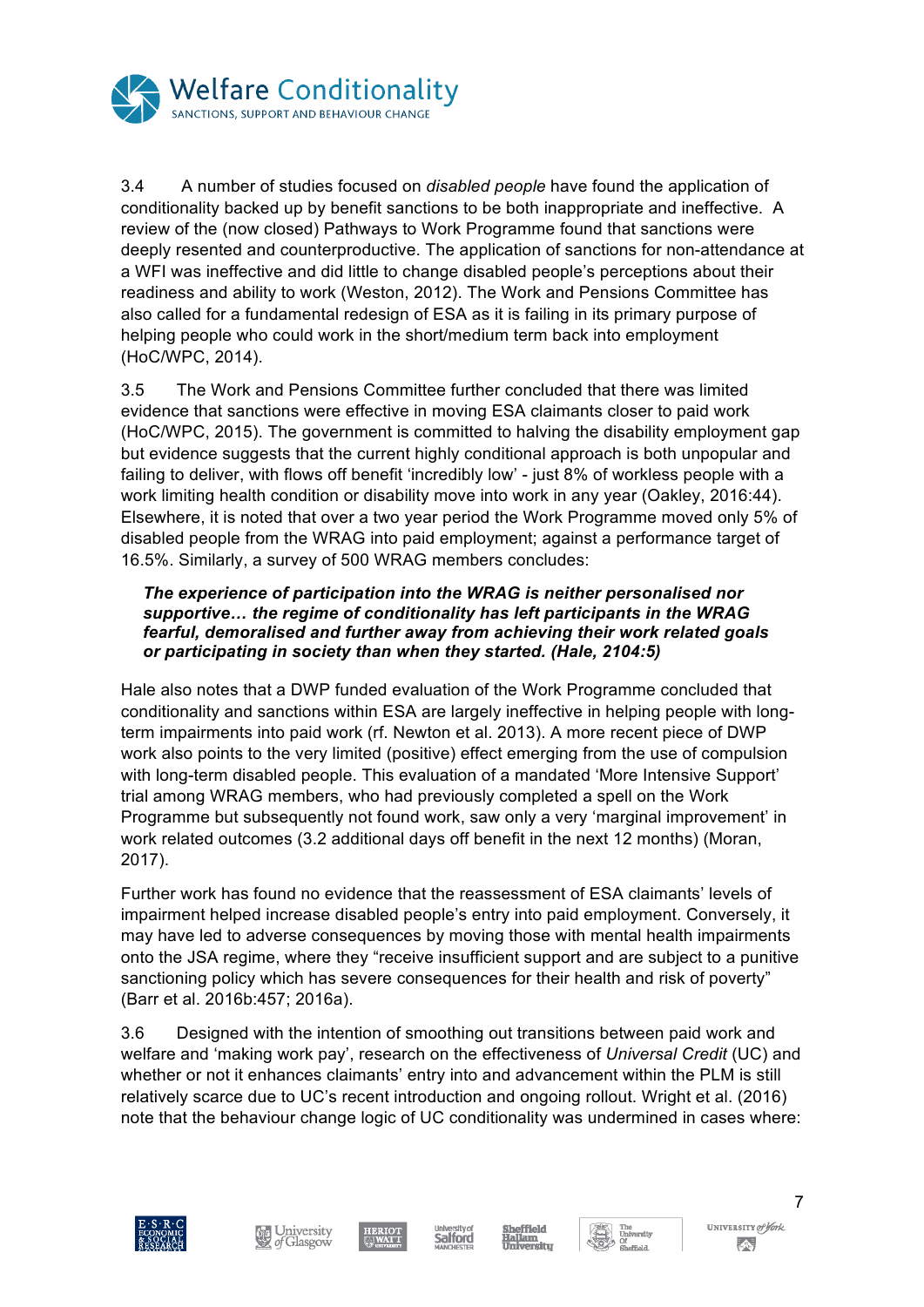

sanctions were applied because of administrative errors and IT system inadequacies; claimants had good cause (for example, for being late or missing appointments); and when heavy penalties were incurred for very minor infringements by compliant claimants keen to work, including those with jobs and those already actively seeking work. This last point is significant because for the first time UC introduces in-work conditionality, with full sanctions for non-compliance, for low paid workers in receipt of wage supplements such as tax credits and housing benefit.

### **4 What improvements to sanctions policy could be made to achieve its objectives better?**

4.1 Our research team has made a number of recommendations in the light of our analysis and findings. These include:

- As a minimum, welfare conditionality within the social security system needs to be rebalanced. The current preoccupation with sanctions backed compliance needs to be urgently reconsidered with more emphasis and resources focused on the provision of personalised employment support.
- There is a need for a widespread review of the benefit sanctions system to reduce the severity of sanctions, introduce clear and adequate warnings, improve communication with recipients, and to ensure that sanctions are not applied to vulnerable people.
- More generally, in light of the growing body of evidence on the ineffectiveness of the intensified and extended system of sanctions-backed welfare conditionality in moving people off social security benefits and into work, it is time for a comprehensive review of its continued use.
- The wider application of welfare conditionality within the benefit system for disabled people, those dealing with additional issues such as homelessness and alcohol or drug dependency, and for in-work Universal Credit recipients, should be paused forthwith pending a more fundamental enquiry into its ethicality and usefulness for these groups.

### **5 Could a challenge period and/or a system of warnings for a first sanctionable offence be beneficial? If so, how should they be implemented?**

5.1 Both approaches could be beneficial to *some* individuals liable to sanction. A number of our respondents who had been subject to a benefit sanction endorsed the use of a warning system prior to any initial application and loss of benefit.

# *They should give you more warning before they sanction you. (MALE JOBSEEKER, ENGLAND, WAVE C).*

# *Give a warning but I don't think you should go, 'Right, that's it. Your money's stopped'. (MALE, LONE PARENT, ENGLAND, WAVE C)*











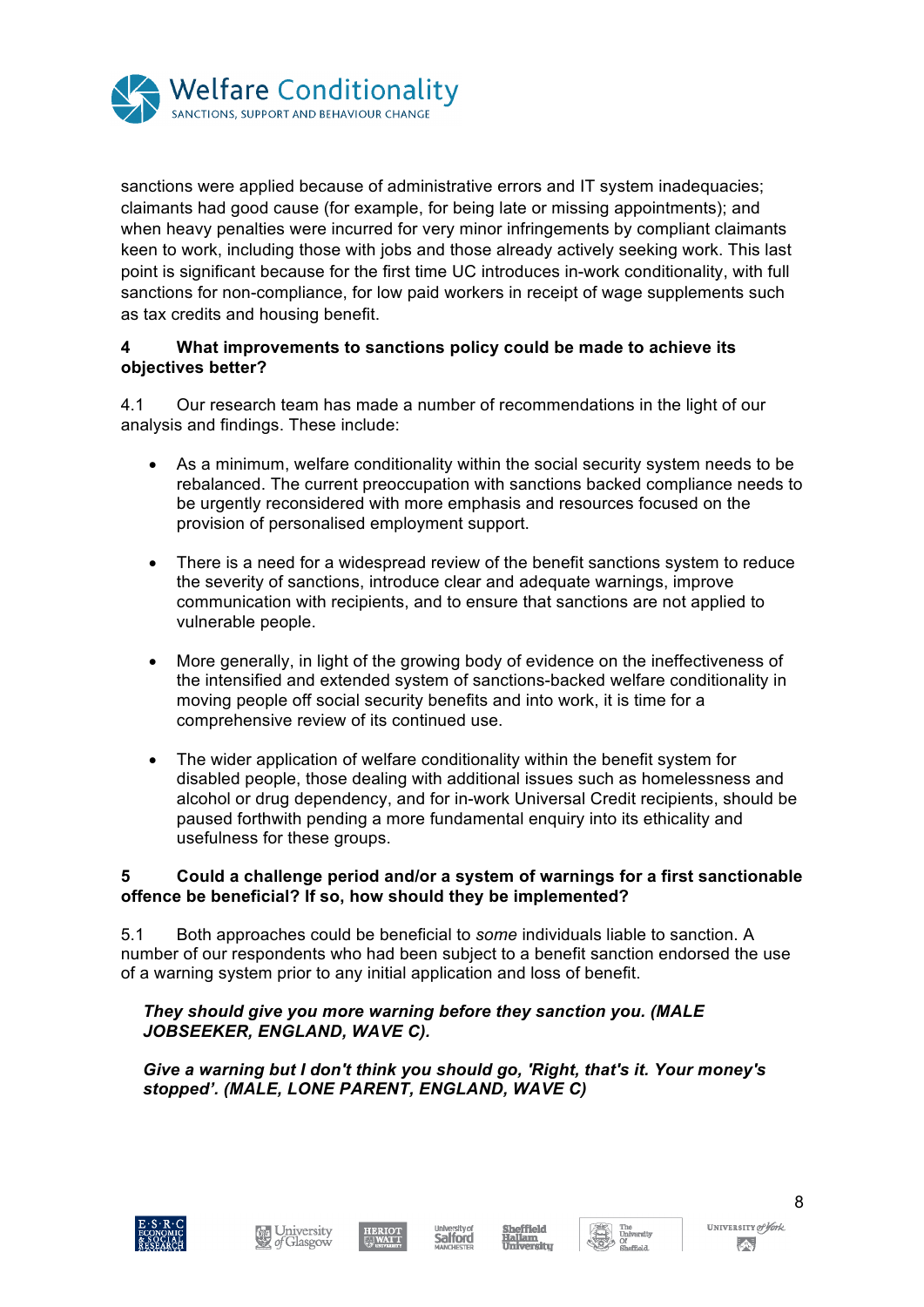

*5.2* We also note, however, the limited success of the JSA Sanctions Early Warning Trial Pilot in Scotland in which only 13% of respondents made use of the additional 14 days to provide evidence of a good reason for not meeting the conditions of benefit entitlement (DWP, 2016). Our own research suggests that many of those sanctioned sometimes prefer to deal with any sanction by relying on charitable or familial support (when available) rather than become involved in systems or appeals that ultimately may extend the potential period of uncertainty about their benefit. The provision of evidence to challenge a recommended sanction is unlikely to be prioritised by individuals dealing with ongoing addiction issues and/or homelessness.

# **6 Are levels of discretion afforded to jobcentre staff appropriate?**

6.1 Our research evidence suggests that benefit sanctions were often triggered for relatively minor transgressions such as being a couple of minutes late for a Jobcentre Plus appointment. On occasions benefit sanctions were clearly inappropriately applied in spite of people's best efforts to avoid them and having good reason for non-compliance.

*I had an appointment with them, I phoned them saying that I've got a problem... my brother who died in [location] and I'm there it's the burial ceremony, you understand?... They said, 'No don't worry, if you come back, just call us back', and then ten days, I phoned them back... They say, no, they have to send it to the decision board to see and then they send me a letter after saying that I have to be sanctioned... that wasn't human. (FEMALE MIGRANT, ENGLAND, UC RECIPIENT, WAVE C)* 

*I just got a sanction for that because [my daughter] had [life threatening illness] and I always went to [medical] appointments and that with her. I was late for a Jobcentre appointment, 'Why are you late?' I said I was at [the hospital, which had previously been accepted as a valid reason to be late]. They said 'Well your daughter turned 18 three weeks ago, she's all right to go herself [now]'. I said it's still my child, she's going through that; but no they sanctioned me anyway. (FEMALE, LONE PARENT JOBSEEKER, SCOTLAND, WAVE A)*

6.2 WSUs reported to us that the flexibilities or 'easements' designed to suspend or reduce the work search/job related conditions attached to an individual's benefit claim in recognition of particular circumstances (such as homelessness, lone parenthood, illness), are not currently being routinely implemented by work coaches.

#### *They had an appointment for me at 3 o'clock and it was for an hour. I said 'I can't fulfil it; I've got a child'. 'Oh, well, if you don't come you won't have your benefit'. (LONE PARENT, FEMALE, ENGLAND, WAVE C)*

6.3 Participants reported variation in how different work coaches used their discretionary powers as a strong contributory factor in whether or not they would receive a sanction. When work coaches used discretion in an empathetic and humane way it was an important factor in enabling even the most marginalised of people to take the first steps towards paid work and more fulfilling lives.









ffield





UNIVERSITY of York  $\left( \left. \rule{0cm}{1.4cm}\right. \right. \left. \left. \rule{0cm}{1.4cm}\right. \right.$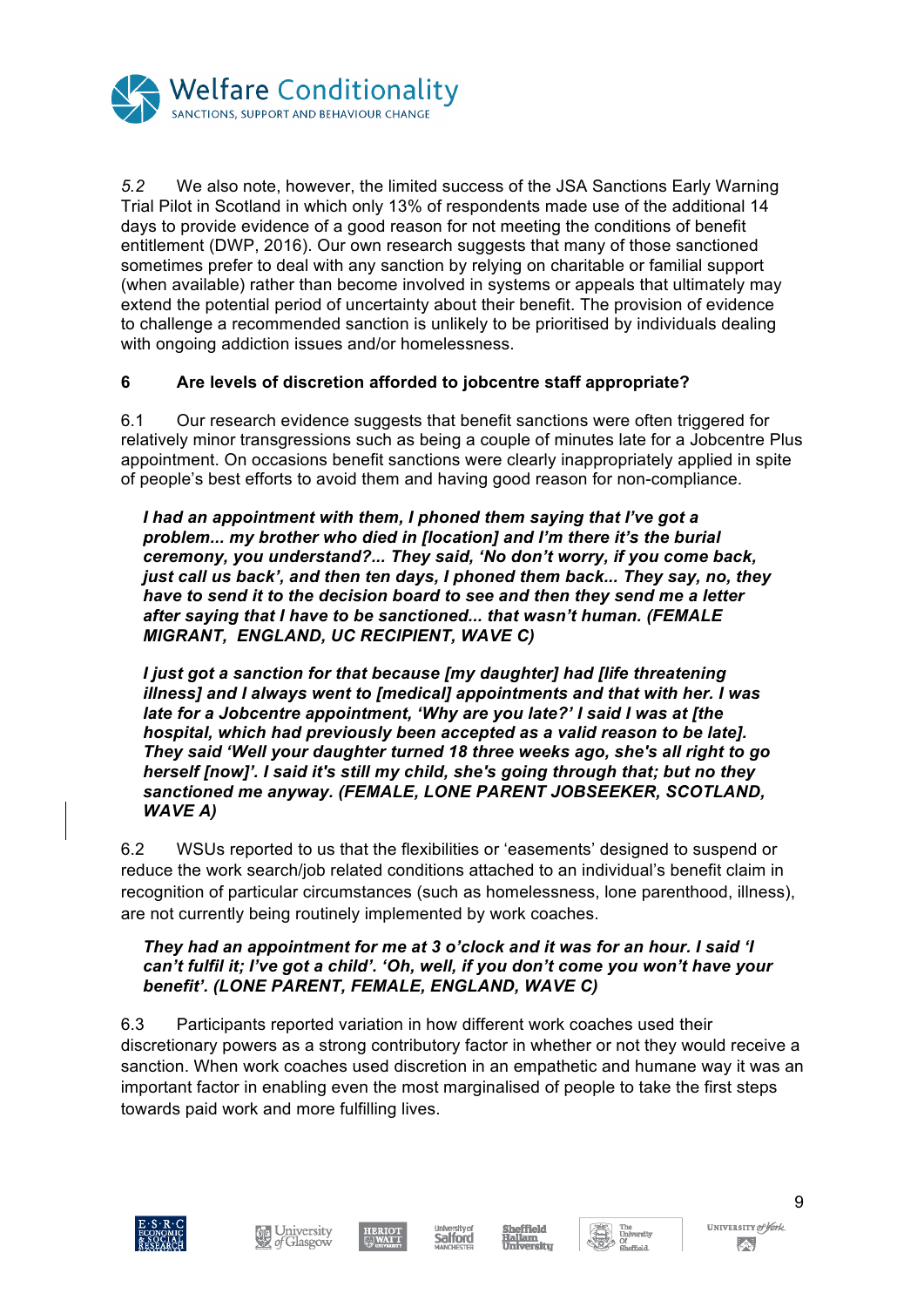

*[Of the Jobcentre adviser] After I'd lost everything I had to then sign on again. My adviser this time was absolutely fantastic. I couldn't praise him up enough… I explained my situation. I said 'look I'm a drug addict and I'm doing my best to get clean. I'm in recovery' and he was just really supportive. He wasn't on my case. He was encouraging; brilliant… He hasn't just let me get away with it. He's been 'What about this training course? Go for that…' He could have sanctioned me on numerous occasions. (DISABLED MAN, JSA/ESA RECIPIENT, ENGLAND, WAVE A)*

The exercise of discretion was a key factor in ensuring the key to ensuring the above respondent got his life back on track but his case is also illustrative of the wider issue of the inappropriate application of benefit sanctions. At our third and final interview the above respondent reflected on his experience of another job coach on an occasion when the more supportive colleague was away.

*I was sat there for 20 minutes. Now, by the time somebody come and got my card, the woman she said, 'You're late', I said, 'Well, no, I'm not, I was downstairs 15 minutes early, the guys wouldn't let me up and when I come upstairs, nobody took my card.' She said, 'Well, I don't believe you.' I said, 'Well, come and ask the security guards.' She said, 'No, I'm sanctioning you.' (DISABLED MAN, JSA/ESA RECIPIENT, ENGLAND, WAVE C)*

He refused to leave, was threatened with the police, but was adamant he would not move until he saw a manager. In time the manager appeared and apologised, said he had spoken to security who had confirmed early arrival. Nonetheless, this WSU was told: 'Unfortunately, because she sanctioned you, I can't overrule it'.

6.4 Our research indicates that wide variations exist in how discretionary powers are exercised by individual staff in relation to both recommending the application of a benefit sanction and also the exercise of support in the form of persoanlised easments to work search requirements based on a claimants particular circumstances. Inappropriate sanctioning practice needs to cease.

6.5 We have also recommended that variations and inconsistencies in the implementation of easements need to be addressed. The DWP needs to ensure that Work Coaches are provided with appropriate training and time with each benefit recipient to agree, and review over time, adjustments in mandatory work preparation or job search requirements appropriate to each individual's personal and changing circumstances.

# 7 **Are adequate protections in place for vulnerable claimants?**

7.1 No. Evidence from our research suggests that those with specific vulnerabilities and complex needs, such as homeless people, people with alcohol and drug addiction issues, lone parents and disabled people have been disproportionately affected by intensifying benefit sanctions and welfare conditionality.

7.2 Vulnerabilities of the kinds found in our study have brought into question key premises upon which conditional welfare interventions are based. Advocates of welfare conditionality, including government, assume that people are able to make decisions and











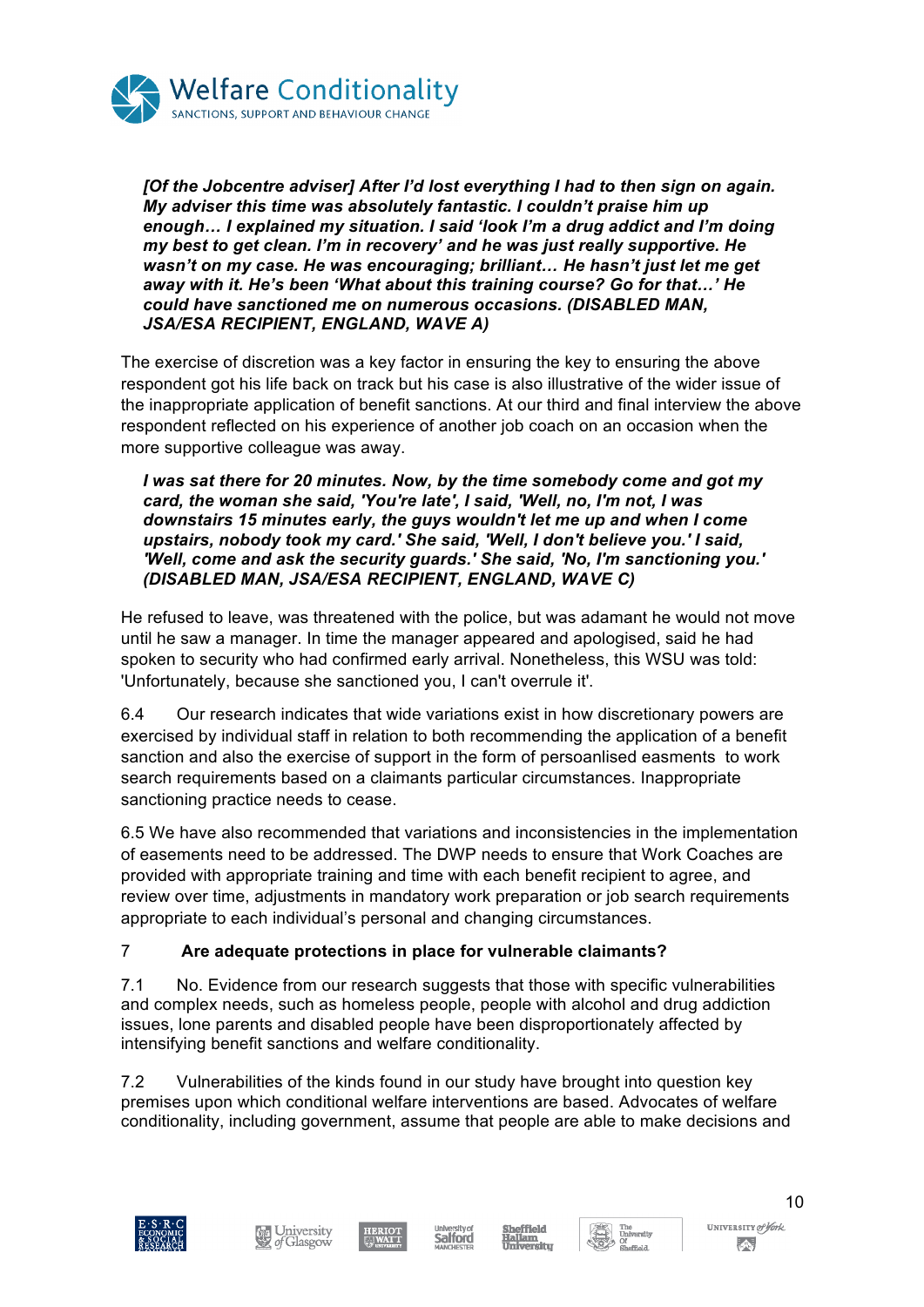

respond to both sanctions and support in rational and future-orientated ways. But a number of our respondents had a limited comprehension of the sanction, support or behavioural requirements placed on them. Some WSUs reported that they did not know or understand the reason why they had been sanctioned. For example, migrants with limited English language abilities sometimes struggled to understand their specified responsibilities and subsequently incurred a sanction. In such cases the rationale underpinning welfare conditionality, that its application will bring about positive behaviour change, is fundamentally undermined.

*[Jobcentre adviser] said to me, 'I know, it's not my problem; it's your problem. You're late 15 minutes; your benefits stop.' It's no good… I don't speak very well English, this is a complication. (EEA MIGRANT, FEMALE, SCOTLAND, WAVE A)*

*I'm her case worker, I only work term time, so throughout the summer holidays they'd put her on a Work Programme. She sort of misread the letter because her English, she's still at the early stage, she thought it was next week, but it was actually this week she had to go, so they sanctioned her. (SUPPORT WORKER FOR MIGRANT ILR, FEMALE, SCOTLAND, WAVE A)*

### **8 What effects does sanctions policy have on other aspects of the benefits system and public services more widely? Are consequential policy changes required?**

8.1 For a substantial minority of WSUs interviewed in our study, sanctions-backed welfare conditionality within social security regularly initiated and sustained a range of negative behaviour changes and outcomes that have knock-on impacts for the benefit system and wider public services. These include:

### 8.2 Counterproductive compliance

WSUs commonly regarded Jobcentres and Work Programme (WP) providers as being primarily focused on ensuring compliance with the mandatory benefit claim conditions rather than on helping people into work. Pressure to achieve more demanding job application/work search requirements (up to 35 hours per week) coupled with benefit recipients' strong desire to avoid the punitive effects of a sanction resulted in people applying for jobs they had no realistic chance of getting. The threat of a benefit sanction therefore encouraged a culture of counterproductive compliance and futile behaviour that got in the way of more effective attempts to secure employment.

#### *My job was solely to prove to that woman [referring to Work Coach] that I had applied for so many jobs, and that was it... whatever jobs were available. Whether they were suitable for me, whether I was suitable for them, whatever, it didn't matter. (UC RECIPIENT, MALE, ENGLAND, WAVE B)*

*All they cared about was, 'Make sure you've got x amount of applications that you've applied for, that you can prove you've applied for, and that you've put it on Universal Jobmatch'. (OFFENDER, MALE, ENGLAND, WAVE C).* 











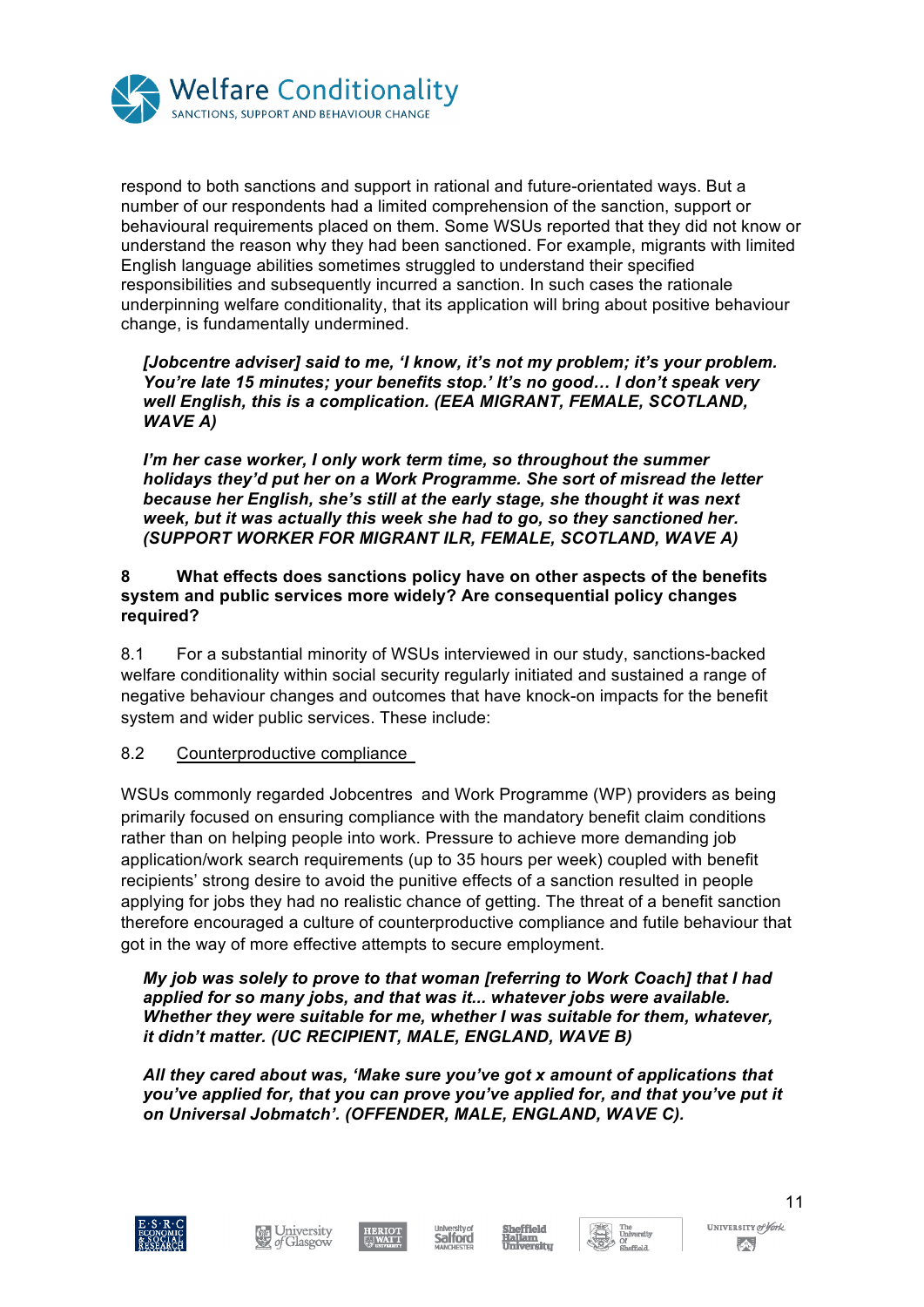

*I was looking for jobs that I had no training in…. The first thing you do when you ring up is, 'Have you got any experience?' 'No' 'Well sorry'… I've been in prison. They wanted to get me a job in a care home. I'm like, 'They wouldn't give me a job in a care home'. 'Well ring up for it and I'll be checking' but the first thing I said to the woman was, 'I'm going to have to tell you the truth I'm not long out of prison' and she said, 'Well we can't employ you but thanks very much for telling me'. Basically my job adviser was saying, 'Apply for it just so I can see you're applying for jobs'. (UC CLAIMANT, MALE, ENGLAND, WAVE C)*

Whilst the stringent sanctions regime did help ensure compliance with conditionality requirements it led many to focus their energies on meeting the conditions of their benefit claim above and beyond job search. A minority spoke of learning the 'rules of the game' (Offender, Female, England, wave a) and altered their behaviour accordingly to became superficially compliant with compulsory work related requirements, whilst moving no closer to paid work.

# 8.3 Disengagement from the social security system

Others, particularly those who faced additional vulnerabilities such as homelessness and alcohol or drug dependency issues, reacted to the inherent hassle and compulsion of conditionality by withdrawing from the social security system altogether. On occasion the application of benefit sanctions triggered homelessness and destitution. For example, the disabled man cited below had accumulated rent arrears that had led to eviction from his flat. Subsequent repeat sanctions led to him disengaging completely from the social security system and relying on charitable provision. He was sleeping rough when we first interviewed him and was back of the street after a short period in accommodation when we spoke to him a second time two years later.

*It's just not worth it. Every time you go in, you're on hooks, like, what's going to happen now?... What's next? Then they send you on stupid courses… I don't claim benefits at the moment. I just don't want to know. Too much of an headache. You know, you never know from one week to the next whether you're getting paid and it's just proper stress… it's pointless. 'Do it. If you don't, you're sanctioned.' Things like that. It's nuts! So, yes, I just, I don't sign on anymore… The only thing it has done is make it more difficult basically. They say, like, it encourages people to go to look for work. No, it doesn't. (DISABLED MAN, ENGLAND WAVE B)*

It is also important to note that disengagement from social security benefits is not solely limited to those claimants with multiple/complex needs. Under Universal Credit part-time and low paid workers in receipt of housing related and low wage supplements are now subject to mandatory additional job search requirements and attendance at WFIs as set out in their personalized claimant commitments. These WSUs clearly resented being threatened with benefit sanctions for non-compliance and often reacted to the threat by relinquishing their right to collective support.













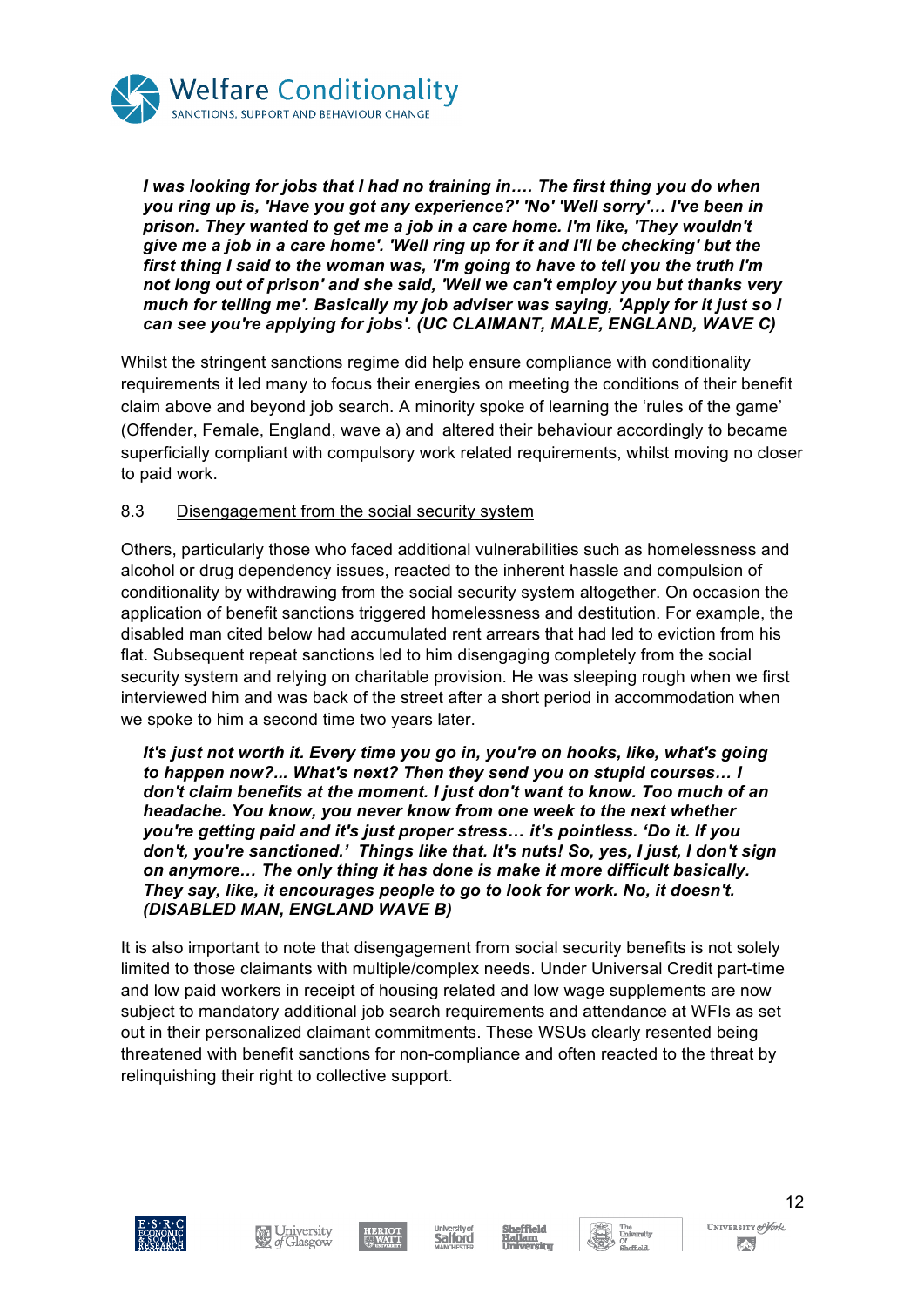

*I rang them because I'm not going to skip out of work just to go for a bloody interview… I couldn't come in because I was working full-time. So they said that was all right. Then I got a letter saying I'd missed my interview and they've taken me off Universal Credit. So I thought, you know what, just stuff you. I can't be bothered with them anymore… So, basically, mostly I've struggled because I just can't be doing with them. (FEMALE, UC RECIPIENT, ENGLAND WAVE B)* 

*I'm just going to leave it because I don't need it. The hassle and stress that I will have trying to get that money back would be more than what the money's worth. (FEMALE, UC RECIPIENT, ENGLAND WAVE B)*

*I said to him [work coach], 'I'm not going to argue with you and I'm trying my best,'... and with that I left the Jobcentre and I've not returned. (UC RECIPIENT, MALE, SCOTLAND, WAVE B)*

### 8.4 Movements into survival crime

Others reacted to a benefit sanction by engaging in survival crime in order to meet their basic needs.

*I've begged… Yes, I've had to do that. I've even had to involve myself in shoplifting and things like that, stealing from shops. I've put my hand to a lot of things to survive day by day if I haven't had the money, if they sanction me. (HOMELESS MAN, ENGLAND, WAVE C)*

*Drug dealing. That's what I did... That sanction... turned me to crime and making my money. And then after that I was making that much money I didn't need their [benefit] money. (HOMELESS MAN, SCOTLAND, WAVE A]* 

*'I had to go and do things I didn't want to do… because 13 weeks with no money and food vouchers… it's commercial burglaries basically.' (OFFENDER, MALE ENGLAND, WAVE C).* 

8.5 The application, or threat of, benefit sanctions triggering or exacerbating ill health

Respondents also frequently highlighted benefit sanctions, and their possible future application, as regularly triggering high levels of stress, anxiety and depression and/or exacerbating existing physical and mental illnesses.

*The assumption that I'm trying to get something for nothing, the guilt that was laid on me when I was trying to find work and seriously mentally ill with depression and anxiety, the information from people at the Jobcentre that I should just pull myself together. I was actually blacking out two or three times a day. Yes, stress and distress. My body would simply decide it couldn't deal with this and I'd just put my head down and be away. I think if the system had been more humane I wouldn't now be quite so far away from the world of work. (DISABLED WOMAN, SCOTLAND, WAVE C)*











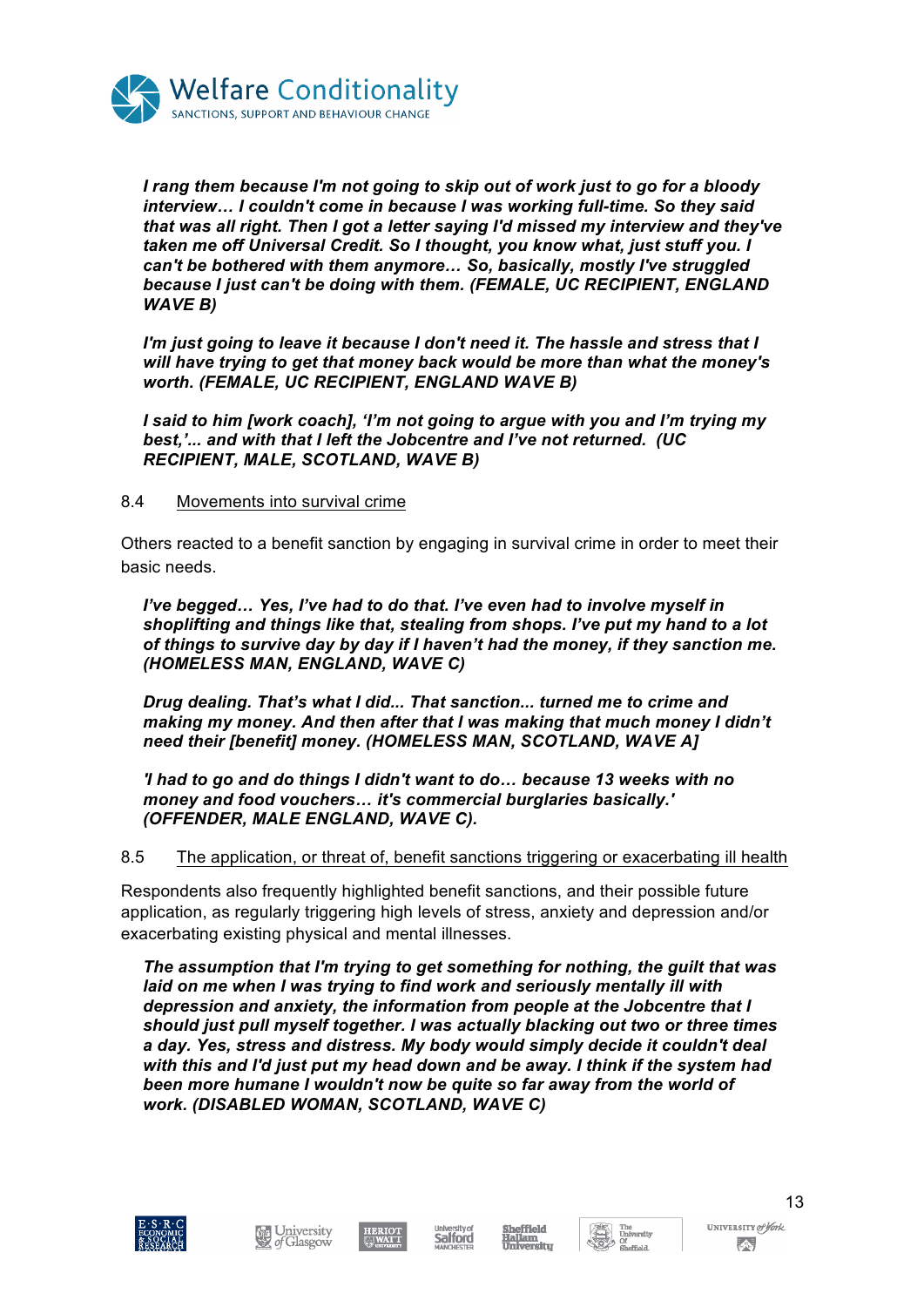

*[Sanction] took me further down the depression route... suicidal thoughts... I'd rather starve than deal with this. (HOMELESS WOMAN, ENGLAND, WAVE C)* 

*I sunk into depression really because it felt all so stacked against me. (DISABLED WOMAN, ENGLAND, WAVE C)* 

#### *'Do you have any jobs? Do you have anything?'... I can't concentrate... I think like a crazy person. I can't do anything. I can't seem to quieten the madness. (FEMALE JOBSEEKER, SCOTLAND, WAVE A)*

8.6 Our research also found that intensive, holistic and personalised support made available through Family Intervention Programmes could directly lead to positive changes in behaviour and the circumstances of families. However, any gains achieved were often subsequently undermined by the depersonalised system of benefit sanctions now central to the social security system.

This evidence submission draws on analysis and findings presented in 10 final briefing papers (an overview and nine group specific final findings) written by the wider Welfare Conditionality: Sanctions Support and Behaviour Change project team. These papers are available at www.welfareconditionality.ac.uk/publications/final-findings-welcond-project/

For further information please contact Janis.Bright@york.ac.uk in the first instance.













UNIVERSITY of York  $\left( \left. \rule{0cm}{1.4cm}\right. \right. \left. \left. \rule{0cm}{1.4cm}\right. \right.$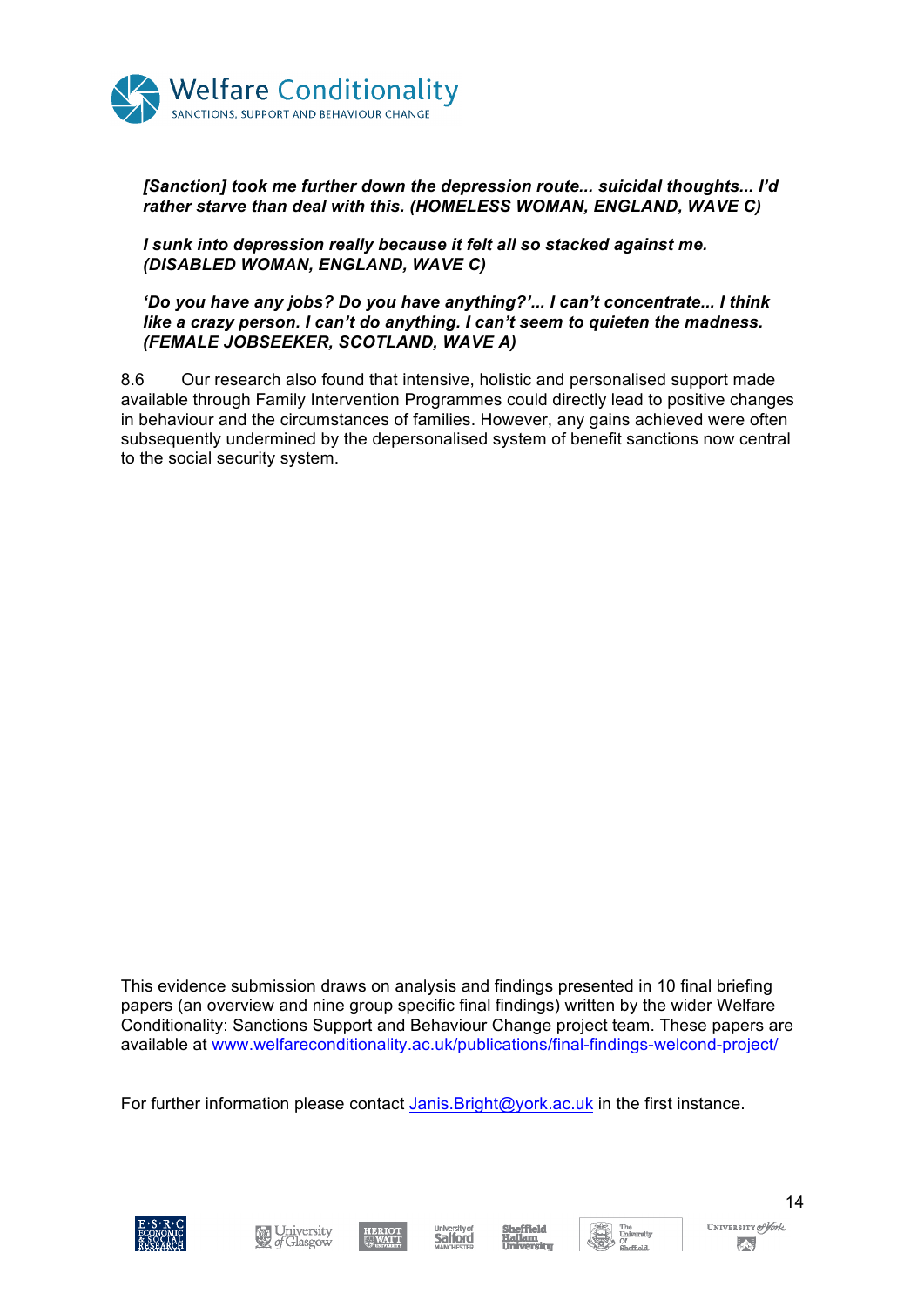

### **References**

- Abbring, J. H., Van den Berg, G. J. and Van Ours, J. C. (2005), 'The effect of unemployment insurance sanctions on the transition rate from unemployment to employment, *Economic Journal*, 115, (505) :602–30.
- Arni, P., Lalive, R. and Van Ours, J. C, (2013) 'How effective are unemployment benefit sanctions?' Looking beyond unemployment exit, *Journal of Applied Econometrics*, 28, 7, 1153–78.
- Fording, R. C., Schram, S. F. and Soss, J. (2013), 'Do welfare sanctions help or hurt the poor? Estimating the causal effect of sanctioning on client earnings', *Social Service Review*, 87, 4, 641–76.
- Barr, B, Taylor-Robinson., D, Stuckler, D, Loopstra, R., Reeves, A. and Whitehead, M. (2016a) ' "First, do no harm": are disability assessments associated with adverse trends in mental health? A longitudinal ecological study', *Journal of Epidemiology and Community Health*, 70: 339-34.
- Barr, B., Taylor-Robinson, D., Stuckler., D, Loopstra, R., Reeves, A. and Whitehead, M. (2016b) 'Fit for work or fit for unemployment? Does the reassessment of disability benefit claimants using a tougher work capability assessment help people into work?, *Journal of Epidemiology and Community Health*, 70, 452-458.
- Boockmann, B. L., Thomsen, S. and Walter, T. (2014), 'Intensifying the use of benefit sanctions: an effective tool to increase employment?', *IZA Journal of Labor Policy*, 3, 21
- Dwyer, P. (2016) 'Citizenship, conduct and conditionality: sanction and support in the 21st century UK welfare state' pp. 41-62 in Social Policy Review 28 Bristol, The Policy Press /Social Policy Association.
- Dwyer, P. and Bright, J. (2016) '*First wave findings: Overview Welfare Conditionality: Sanctions, Support and Behaviour Change*' Research Report available at: http://www.welfareconditionality.ac.uk/wp-content/uploads/2016/05/WelCond-findings-Overview-May16.pdf
- DWP (2011) *Getting in, staying in and getting on. Disability employment support fit for the future. A review for government by Liz Sayce,* Cmd 8081 London, The Stationary Office Limited, June 2011.
- Fording, R. C., Schram, S. F. and Soss, J. (2013), 'Do welfare sanctions help or hurt the poor? Estimating the causal effect of sanctioning on client earnings', Social Service Review, 87, 4, 641–76.
- Griggs, J. and Evans, M. (2010). *Sanctions within conditional benefit systems: A review of evidence*. York: JRF.
- Hale C. (2014) Fulfilling potential? ESA and the fate of the Work Related Activity Group, London, Mind, The Centre for Welfare Reform.
- HoC/WPC (2015) *Benefit Sanctions Beyond the Oakley Review,* 5th Report of Session 2014-15, HC 814, London, House of Commons, Work and Pensions Committee, London, The Stationary Office Limited.
- HoC/WPC (2014) *Employment and Support Allowance and Work Capability Assessments, First report of Session 2014-15,* HC 302 House of Commons, Work and Pensions Committee, London, The Stationary Office Limited.
- Johnsen, S. (2016) 'First wave findings: Lone Parents, Research Report available at: http://www.welfareconditionality.ac.uk/wp-content/uploads/2016/05/WelCond-findingslone-parents-May16.pdf